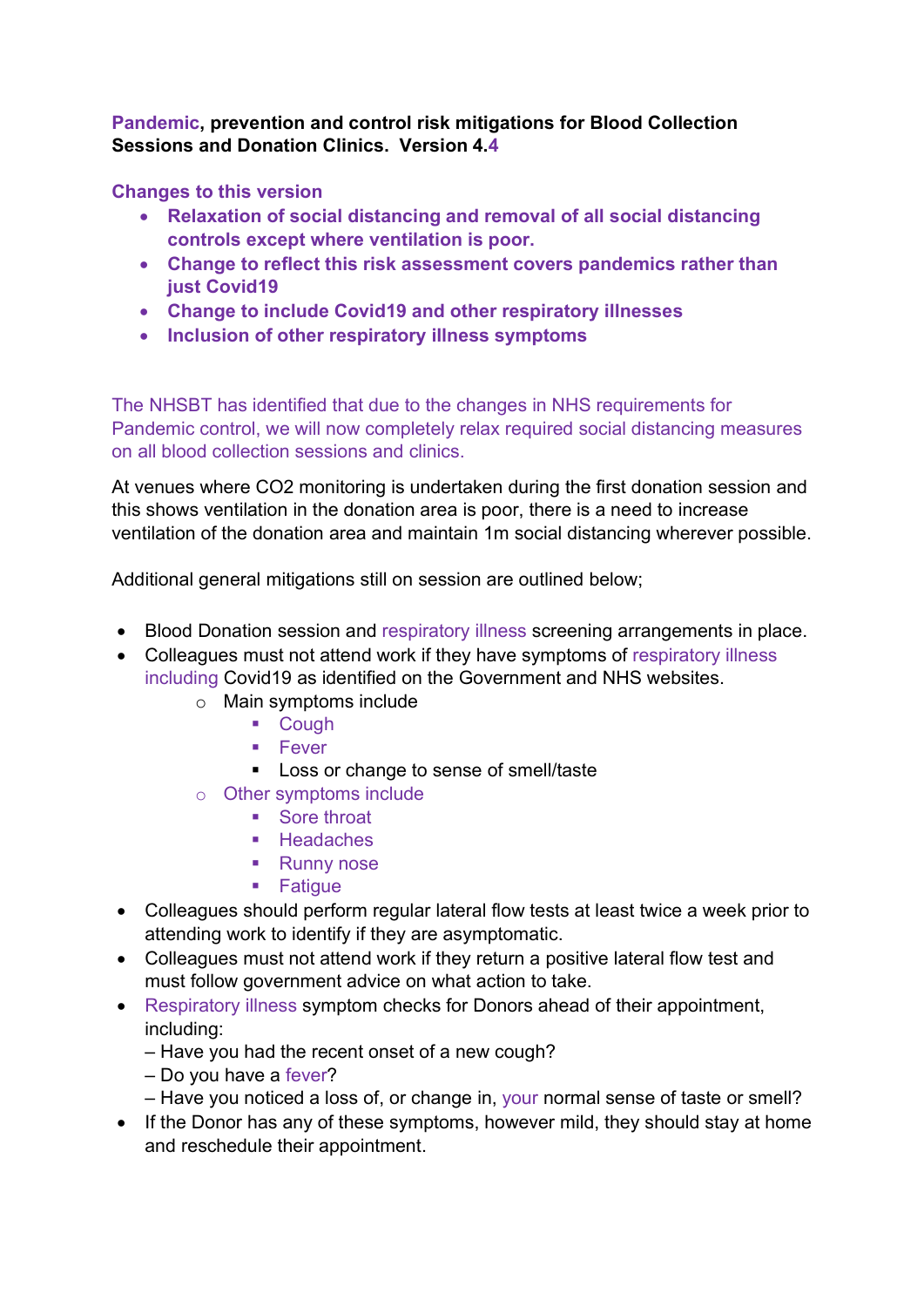- Respiratory Illness screening questions for donors and visitors to read upon arrival to ensure everyone who enters the donation session is well and has not had any recent illness.
- Use of CO2 monitors to ascertain average levels of CO2 in sessions to identify levels of ventilation.
- Ensure all new venues identified have adequate ventilation.
- Maintain correct number of beds within venues based on adequacy of ventilation and levels of CO2.
- Keep the facilities well ventilated by fixing doors and windows open where required.
- Minimise contact between different Donor Carers while caring for a donor.
- Review working practices to minimise the duration of contact with the donor
- Make hand sanitiser available to all on entry to session. Ensuring location is safe and practical.
- Insist donors, visitors and colleagues sanitize their hands/use alcohol hand rub (hand sanitizing gel) before entering the session environment.
- All colleagues must always maintain appropriate levels of hand hygiene.
- regular and visible cleaning of all frequently touched surfaces
- regular cleaning of all ICT and communication devices
- Instruct colleagues to avoid touching the face, particularly mouth, nose and eyes.
- Instruct colleagues to cover mouth and nose with a tissue or sleeve (not your hands) when coughing or sneezing and put used tissues in nearest bin immediately, which may be clinical waste, then wash/sanitise hands
- Change any masks that have been contaminated by coughs and sneezes
- Informing donors of guidance about visiting the premises prior to and at the point of arrival, including information on websites, on booking forms and in entrance ways.
- Reminding donors who are accompanied by children over 11 that the child is required to wear a face covering whilst on session, unless they are medically exempt.
- Maintaining a cleaning schedule; keep it up to date and accessible.
- Providing clear guidance on expected donor behaviours, and hygiene to people before arrival, when scheduling their appointment, and on arrival, for example, with signage.
- Explaining to donors that failure to observe safety measures will result in services not being provided.
- Ensuring latest guidelines are visible and available
- Informing donors that they should be prepared to remove face coverings for the purpose of identification or to have refreshments/fluids.
- Ensuring information and actions provided to Donors and visitors, such as advice on the location or size of queues, does not compromise their safety.
- Donors must always wear a face covering during the donation process unless they are medically exempt.
- The wearing of fluid resistant surgical face masks at work remains mandatory unless medically exempt. Face masks must be worn;
	- when travelling in NHSBT vehicles as per the risk assessment